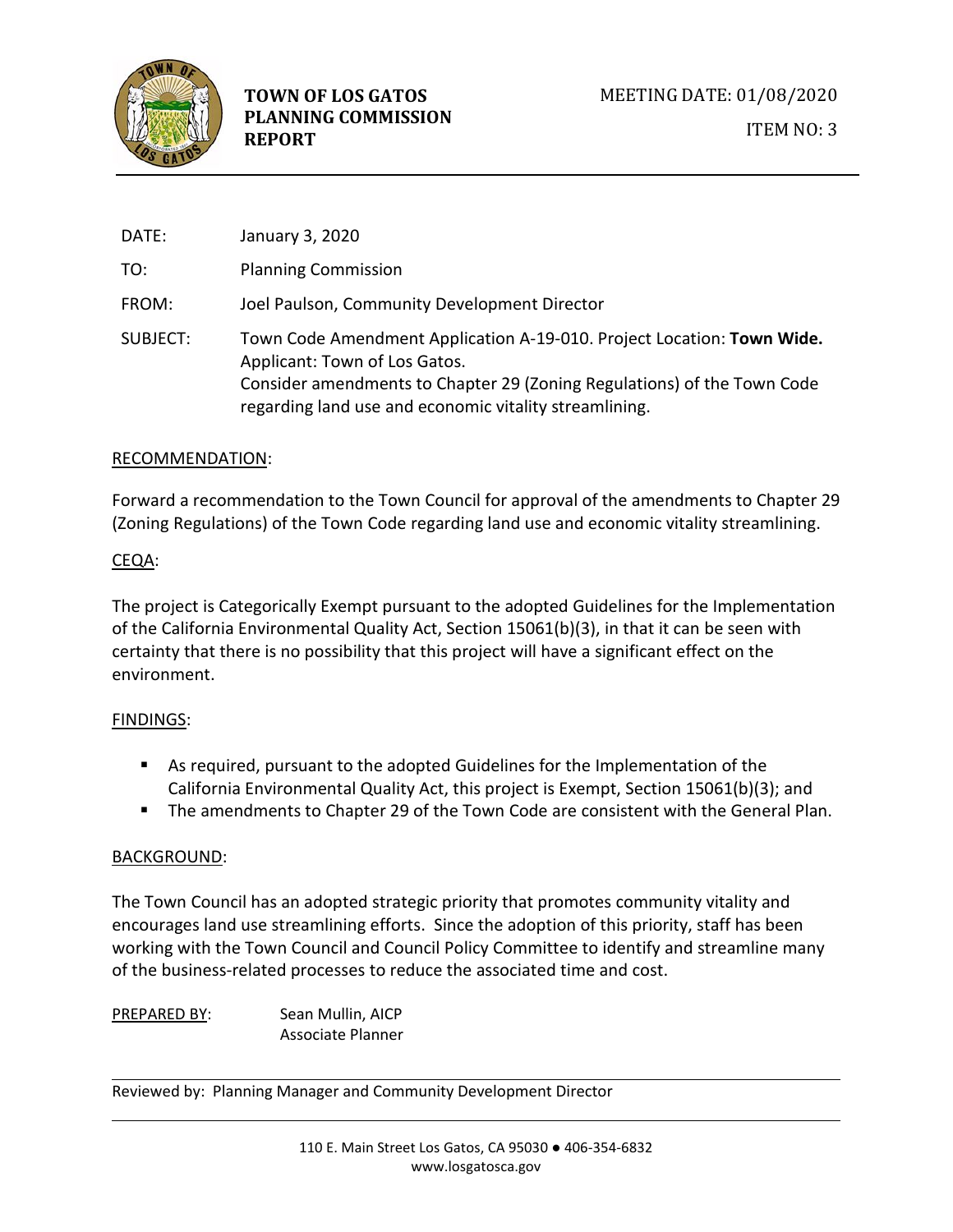# PAGE **2** OF **8** SUBJECT: Land Use and Economic Vitality Streamlining DATE: January 3, 2020

### BACKGROUND (continued):

As part of the adopted streamlining efforts, five temporary resolutions were adopted by the Council and were set to sunset in December of 2019. On October 1, 2019, the Council voted to memorialize the streamlining efforts (Exhibit 2). On November 5, 2019, the Council adopted Resolution 2019-051 extending the temporary streamlining efforts until such time that the Town Code amendments may be adopted (Exhibits 3 and 4). To provide context for the discussion, below are high-level summaries of how the temporary streamlining efforts have been utilized.

- **Formula Retail Businesses in the Downtown C-2 Zone** (resolution adopted 6/5/18): The Town Council adopted a temporary resolution allowing up to five new formula retail businesses over an 18-month period in the downtown C-2 zone that do not have a current Conditional Use Permit (CUP) in place.
- **Restaurants** 
	- o **Restaurant CUP modifications at the Development Review Committee (DRC)**  (adopted 6/19/18): The Town Council adopted a temporary 18-month resolution to allow current restaurants to modify their CUP at the DRC. Many of these businesses chose to modify their use permit to allow them to participate in the pilot parklet program as the former language in their CUP prohibited outdoor dining in many cases.
	- o **New restaurant CUPs to be heard at the DRC and suspension of Ordinance 2021** (adopted 3/5/19): The Town Council adopted a temporary resolution valid through 12/31/19 allowing new restaurants, Town-wide, to be heard by the DRC. To make this possible, Ordinance 2021 was also suspended for the same period.
- **Minor Exterior Modifications to Commercial Buildings** (adopted 3/5/19): The Town Council adopted a temporary resolution valid through 12/31/19 allowing minor exterior modifications to commercial buildings to be processed as building permits, rather than as Architecture and Site applications at the DRC.
- **Group Classes** (adopted 3/19/19): The Town Council adopted a temporary resolution valid through 12/31/19 allowing a CUP for group classes within the downtown C-2 zone to be heard by the DRC, and those in other commercial zones to be allowed by right with a Certificate of Use and Occupancy and a Business license.

#### DISCUSSION:

Five resolutions were adopted by the Council temporarily suspending certain sections of the Town Code in an effort to promote community vitality and encourage land use streamlining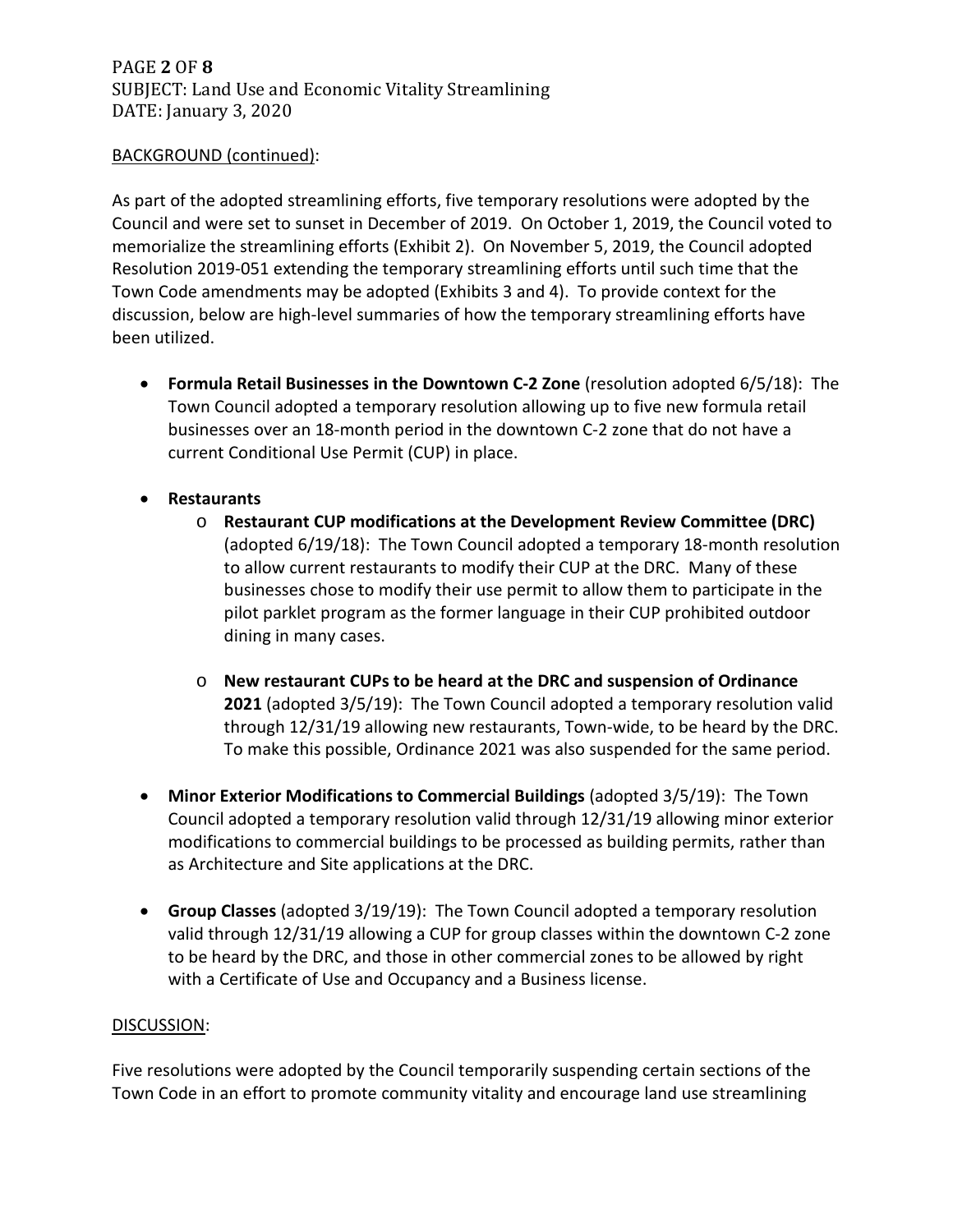(Exhibit 2, Attachments 2 through 6). Below is a discussion of the amendments to the Town Code required to memorialize the temporary streamlining efforts.

### A. Formula Retail Businesses in the Downtown C-2 Zone

The Town Code defines a formula retail business as a business which, along with seven or more other business locations, is required by contractual or other arrangement to maintain any of the following: standardized merchandise, services, decor, uniforms, architecture, colors, signs, or other similar features. In the downtown C-2 zone (Exhibit 5) under the current Town Code, formula retail businesses up to 6,000 square feet require approval of a CUP by the Planning Commission and are allowed by-right in other commercial zones.

Currently, formula retail businesses greater than 6,000 square feet are not allowed in the downtown C-2 zone and require approval of a CUP in other commercial zones. No changes are proposed to these regulations.

On June 5, 2018, the Council adopted Resolution 2018-032 temporarily allowing up to five new formula retail businesses over an 18-month period without approval of a CUP in the downtown C-2 zone. By eliminating the requirement for a CUP, this streamlining effort significantly reduced the time and cost of establishing a formula retail business in the downtown C-2 zone by requiring only a Certificate of Use and Occupancy with a cost of \$262.20 and a Business License with a cost ranging from \$75 to \$975, both of which can be issued over the counter. In contrast, a Planning Commission level review of a formula retail business CUP in the downtown C-2 zone would take approximately 12 to 24 weeks to complete, and the fees would be \$8,591.14. To date, three new formula retail businesses have been established in spaces in the downtown C-2 zone that were formerly occupied by a use other than a formula retail business. It is important to note that some formula retail businesses who had valid CUPs have left the downtown C-2 zone, thus the replacement businesses do not count towards the five new formula retail businesses.

To memorialize this streamlining effort, the Town Code would be amended to eliminate formula retail businesses up to 6,000 square feet from the Table of Conditional Uses in Section 29.20.185. This change would permit formula retail businesses to establish in the downtown C-2 zone by right with approval of a Certificate of Use and Occupancy and a Business License. The Permitted Uses sections for the C-1, C-2, CH, and LM zones would also be amended to clarify that formula retail businesses up to 6,000 square feet are permitted by-right. Additionally, Section 29.20.190 would be amended to clarify that the deciding body may only deny a CUP for a formula retail business greater than 6,000 square feet if specific findings can be made.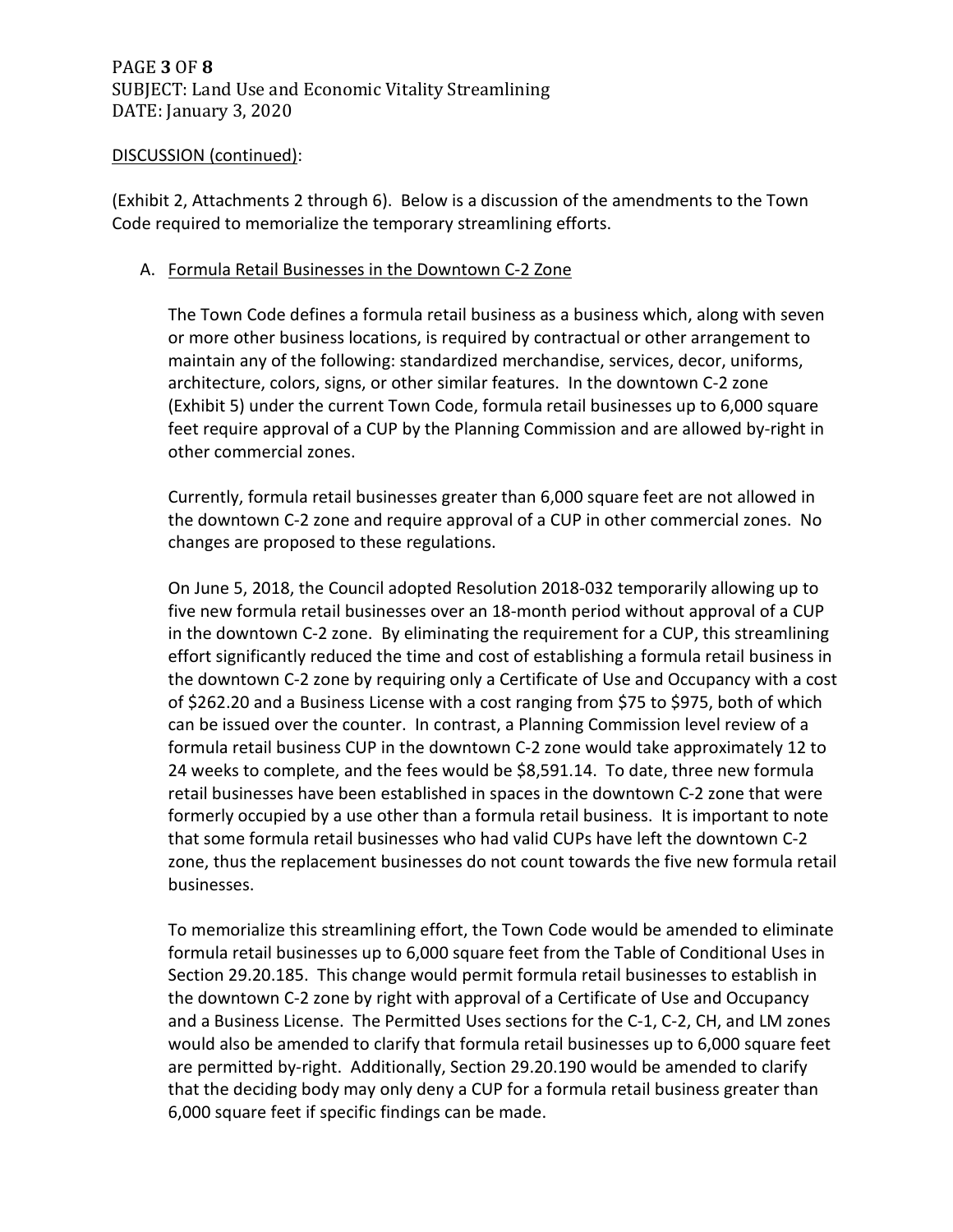### B. Restaurants in the Downtown C-2 Zone

The Table of Conditional Uses in Town Code Section 29.20.185 requires approval of a CUP for restaurants in the C-1, C-2, CH, LM, and CM zones. Sections 29.20.745 and 29.20.750 of the Town Code assign the review of CUPs for restaurants outside the downtown C-2 zone to the DRC, and restaurants within the downtown C-2 zone to the Planning Commission. Ordinance 2021, adopted in 1996, includes a section outlining a concern with an overconcentration of restaurants in the downtown C-2 zone and requiring careful consideration of restaurant uses that replace retail in the downtown C-2 zone by the Planning Commission (Exhibit 6). Additionally, this Ordinance introduced the definitions of *bar* and several different types of restaurants, including *drive-in*, *fast food*, *high turnover (sit down)*, *minor*, and *quality* to Section 29.10.020 of the Town Code.

Through the work of the Policy Committee, Planning Commission, and Town Council, the Town has taken strides to establish, modify, and rescind Town policies and Town Code language to generate opportunities for businesses to continue to grow in Town, including the adoption of: a Late Night Entertainment Policy; an Outdoor Seating Policy; Town Code language permitting businesses to offer valet parking; and an amendment to the Town Code to allow restaurants to calculate parking requirements and seating capacities separately. In addition, on April 3, 2018, the Town Council adopted Resolution 2018-011 rescinding the Town's Alcohol Beverage Policy given that the State of California's Alcohol Beverage Control (ABC) provides enforcement and oversight of the state law and permit requirements for businesses that sell and serve alcohol (Exhibit 7).

On June 19, 2018, the Council adopted Resolution 2018-039 temporarily allowing the DRC to approve certain modifications to CUPs for restaurants Town-wide, such as hours of operation and new or expanded alcohol service, for a period of 18 months (Exhibit 2, Attachment 3). This streamlining effort significantly reduced the time and cost of modifying a CUP for a restaurant. Average processing time for modifying an existing CUP for a restaurant at the DRC level is approximately six to eight weeks and requires an application fee of \$4,147.58. In contrast, a Planning Commission level modification would take approximately 12 to 16 weeks to complete, and the fees would be \$6,443.36. A Town Council level modification of a CUP for a restaurant with alcohol service would take approximately 16 to 24 weeks to complete, and fees would be \$11,035.04.

On March 5, 2019, the Council adopted Resolution 2019-008 temporarily allowing the DRC to approve new CUPs for all restaurants Town-wide to be approved by the DRC for a period of 18 months (Exhibit 2, Attachment 4). To make this possible, Ordinance 2021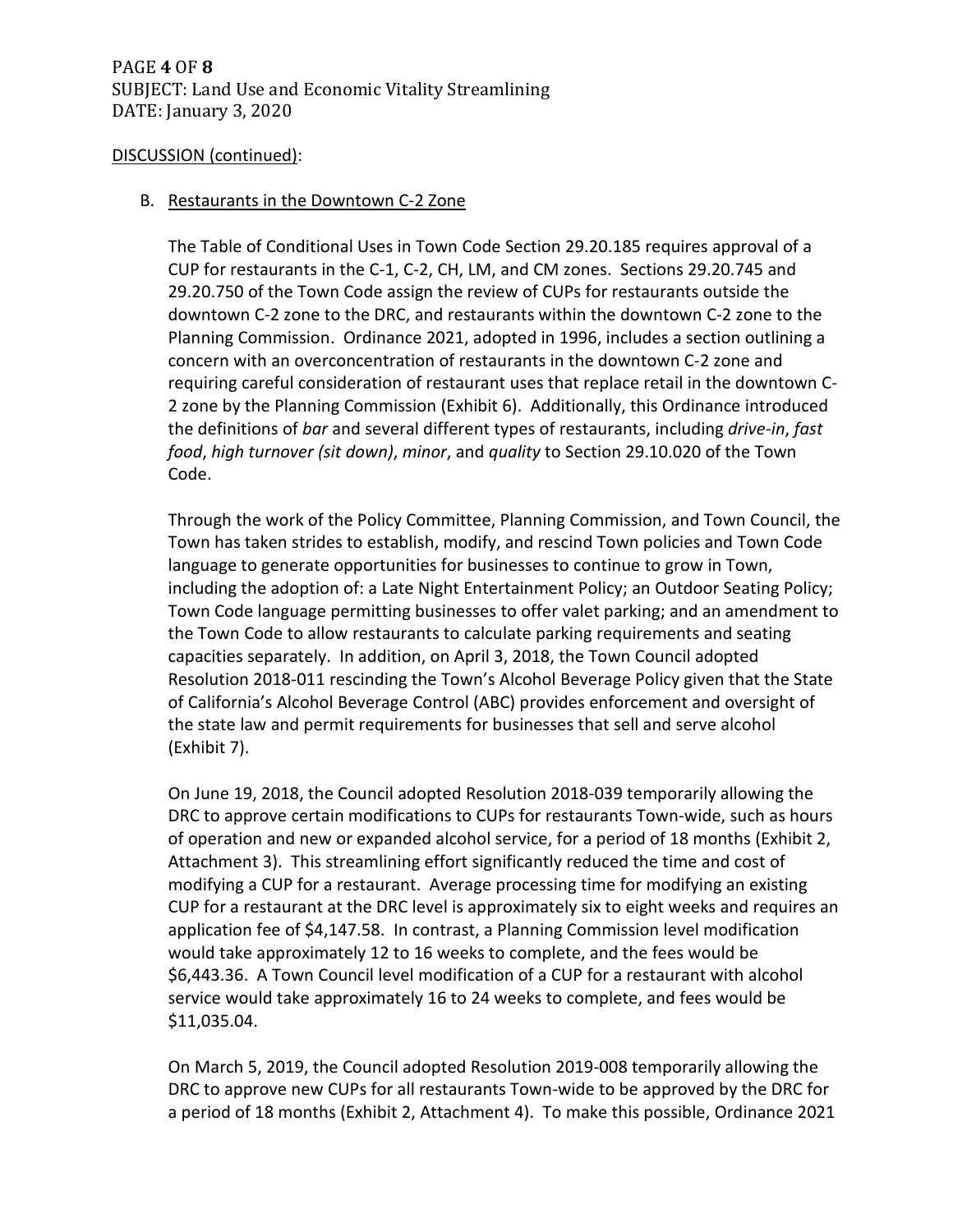was also suspended for the same period. This streamlining effort significantly reduced the time and cost for a new CUP for a restaurant. Average processing time for a new CUP for a restaurant at the DRC level is approximately six to eight weeks and requires an application fee of \$5,566.10. In contrast, processing at the Planning Commission level would take approximately 12 to 16 weeks to complete, and the fees would be \$8,591.14. Processing at the Town Council level would take approximately 16 to 24 weeks to complete, and fees would be \$13,182.82.

To date, 18 restaurants have completed a modification at the DRC level, one restaurant is currently in the process of requesting a modification, and three new restaurants have been approved by the DRC.

To memorialize this streamlining effort, the draft Ordinance would rescind Section I of Ordinance 2021. Section 29.10.020 of the Town Code would be amended to clarify the definition of *restaurant* and remove antiquated definitions of types of restaurants introduced by Ordinance 2021. Sections 29.20.745 and 29.20.755 would be amended to assign review of modification of existing and new CUPs for all restaurants Town-wide to the DRC. To reflect the Council's rescission of the Alcoholic Beverage Policy, references to that policy would be removed from Section 29.10.225 and 29.20.318.

# C. Minor Exterior Modifications to Commercial Buildings

Town Code Section 29.20.745 requires that the DRC determine and issue zoning approval for minor exterior alterations to commercial buildings. Additionally, Resolution 2005-038 provides a definition of *minor exterior alterations to commercial buildings* to clarify the types of minor projects that can be reviewed at the DRC level (Exhibit 8).

On March 5, 2019, the Council adopted Resolution 2019-009 temporarily reassigning the duties for minor exterior modifications to commercial buildings from the DRC to the Community Development Director with a building permit for a nine-month period (Exhibit 2, Attachment 5). During this streamlining effort, staff used the provisions of the Town Code and Commercial Design Guidelines to determine that the proposed alterations were appropriate and to ensure the compatibility of the exterior modification with the existing building and surrounding area. If the building was deemed historic, consideration by the Historic Preservation Committee could be required; however, after this consideration the applicant could submit directly for building permits.

This streamlining effort significantly reduced the time and cost for minor exterior modifications to commercial buildings. Average processing time for minor exterior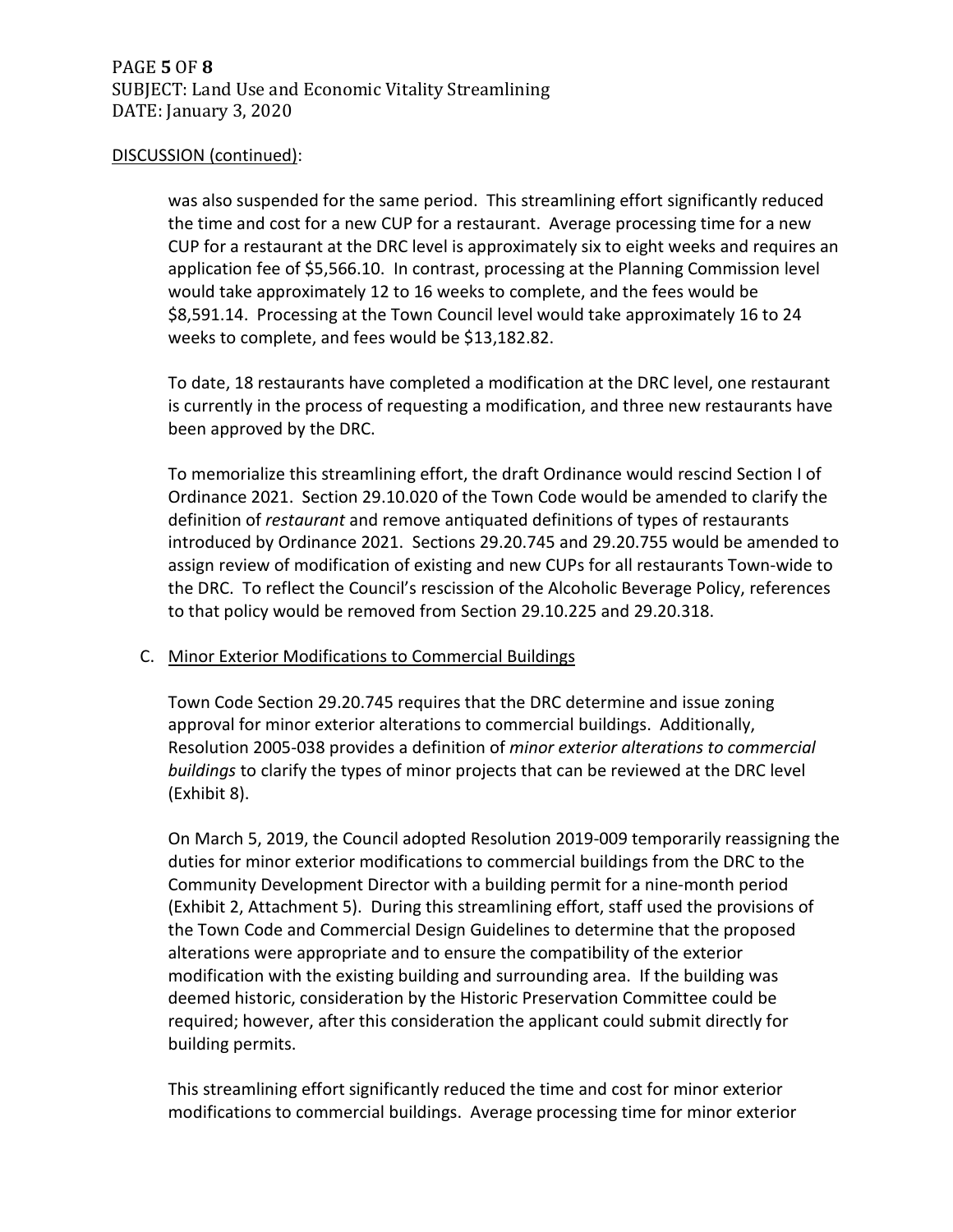modifications at the building permit level is eight to 10 weeks and building permit application fees vary based on the project valuation. In contrast, a DRC review of an Architecture and Site application for exterior modifications would take approximately 12 to 16 weeks and the application fees would be \$5,743.02. To date, seven applications for exterior modifications, which included window and door changes, parking lot reconfigurations, window awnings, pedestrian walkways, and changes to exterior materials have been processed.

To memorialize this streamlining effort, Resolution 2005-038 would be rescinded, eliminating the Council Policy on minor alterations to commercial buildings (Exhibit 9). Section 29.10.020 the Town Code would be amended to incorporate the definition of *minor exterior alterations to commercial buildings* from this policy. The assignment of duties in Sections 29.20.700 and 29.20.745 would be amended to reassign the duties for minor exterior modifications to commercial buildings from the DRC to the Community Development Director with a building permit.

# D. Group Classes

Although the term *group classes* is not defined in the Town Code, it is considered a use consistent with *art, craft, music, dancing school*, which is a conditional use in the O, C-1, C-2, CH, and LM zones. Section 29.20.750 (8) assigns the review of CUPs for group classes to the Planning Commission. The Town Code does not provide a parking requirement for group classes and a rate of one space for each employee and one space per three students has been applied.

On March 9, 2019, the Council adopted Resolution 2019-012, temporarily allowing CUPs for group classes within the downtown C-2 zone to be heard by the DRC, and those outside of the downtown C-2 zone to be permitted by right with a Certificate of Use and Occupancy and a Business License (Exhibit 2, Attachment 6). This streamlining effort significantly reduced the time and cost for establishing group classes. Average processing time for a CUP for group classes in the downtown C-2 zone by the DRC is four to 12 weeks and requires an application fee of \$5,566.10. Outside of the downtown C-2 zone, group classes can be permitted by right with a Certificate of Use and Occupancy with a cost of \$262.20 and a Business License with a cost ranging from \$75 to \$975, both of which can be issued over the counter. In contrast, a Planning Commission review of a CUP for group classes would take approximately 12 to 24 weeks and the application fees would be \$8,591.14. To date, one new CUP for group classes in the downtown C-2 zone has been approved by the DRC and one is currently in process. Following the DRC approval of the application, it was appealed by a community member to the Planning Commission whom ultimately upheld the DRC approval. Additionally, one new group class use outside of the downtown C-2 zone has been permitted.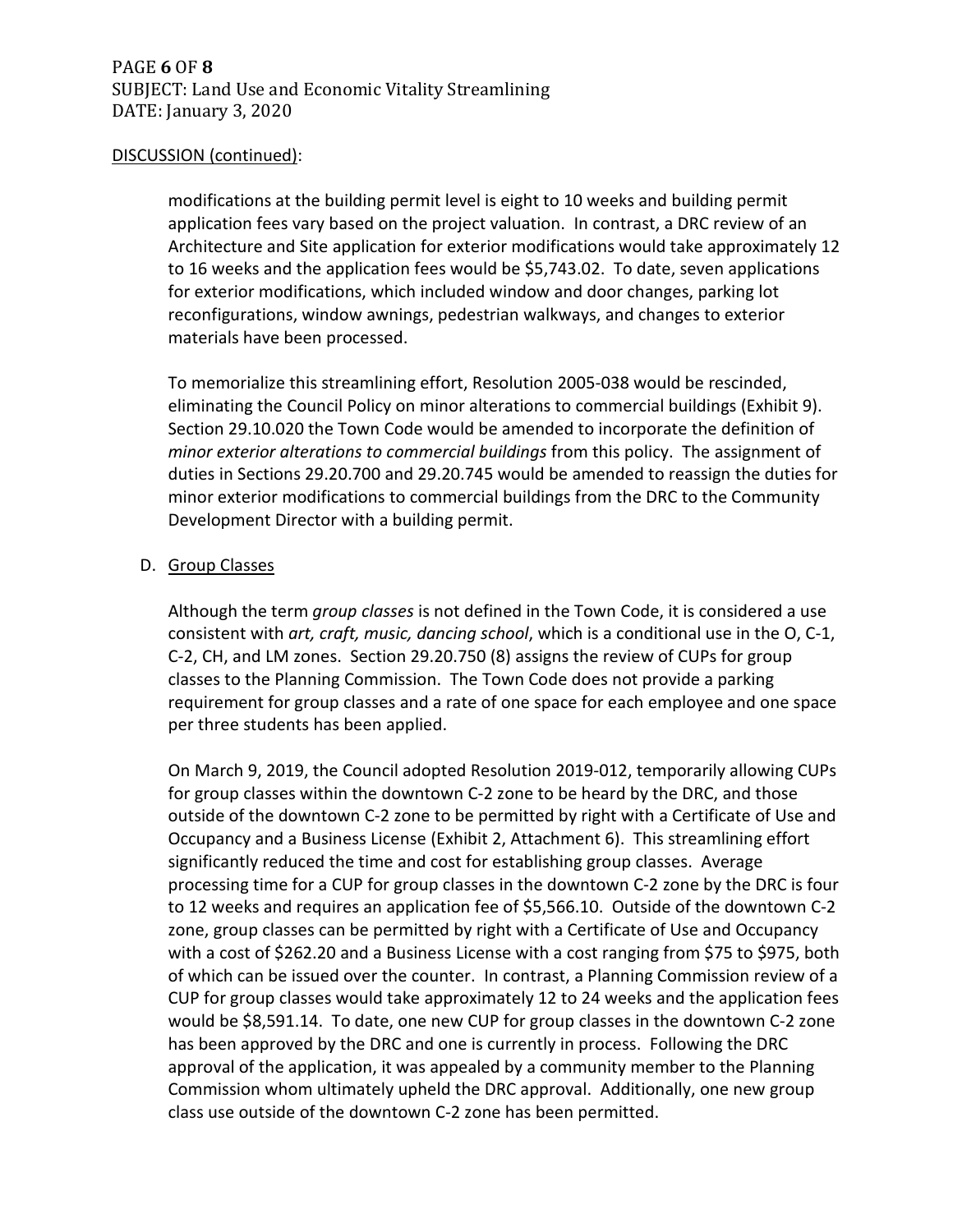To memorialize this streamlining effort, Section 29.20.745 would be amended to assign review of group classes CUPs in the downtown C-2 zone to the DRC. Group classes would be added as a permitted use in the O, C-1, CH, and LM zones. Section 29.10.020 the Town Code would be amended to introduce a definition for *group classes* and Section 29.10.150 (c) would be amended to introduce a parking rate for group classes of one space for each employee and one space per three students.

#### E. Public Outreach

Public input has been requested through the following media and social media resources:

- A poster at the Planning counter at Town Hall;
- The Town's website home page, What's New;
- The Town's Facebook page;
- The Town's Twitter account;
- The Town's Instagram account; and
- The Town's Next Door page.

# PUBLIC COMMENTS:

At this time, the Town has not received any public comment.

#### CONCLUSION:

# A. Recommendation

Based on the direction of the Town Council, staff recommends that the Planning Commission review the information included in the staff report and forward a recommendation to the Town Council for approval to rescind Resolution 2005-038 and approval of the amendments to Chapter 29 of the Town Code in the draft Ordinance. The Commission should also include any comments or recommended changes to the draft Ordinance in taking the following actions:

- 1. Make the finding that there is no possibility that the amendments to Chapter 29 of the Town Code in the draft Ordinance will have a significant impact on the environment; therefore, the project is not subject to the California Environmental Quality Act [Section 15061 (b) (3)] (Exhibit 1);
- 2. Make the required finding that the amendments to Chapter 29 of the Town Code in the draft Ordinance are consistent with the General Plan (Exhibit 1);